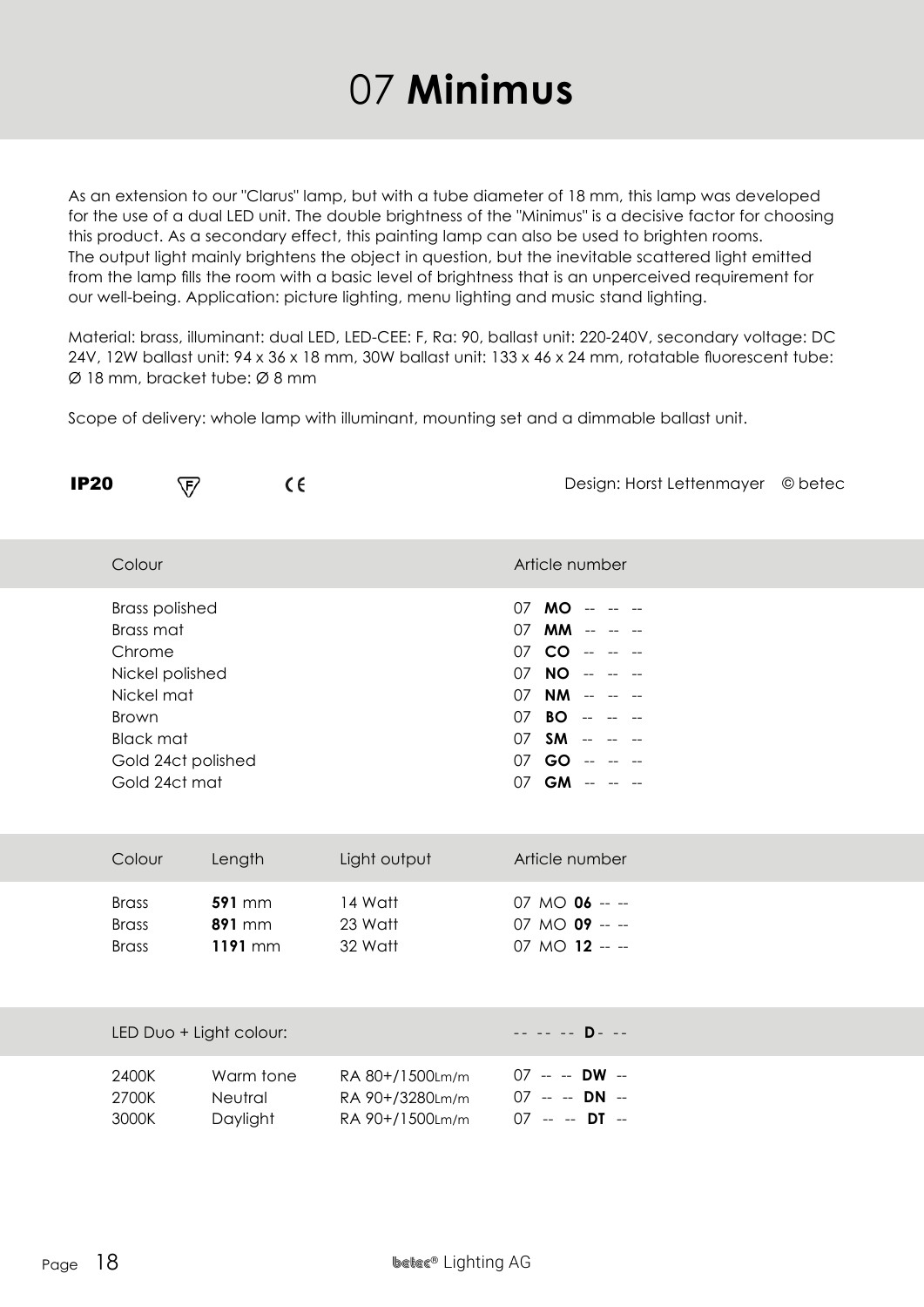

| Arm Type             | Width              | Article<br>number                                                                   |                     |
|----------------------|--------------------|-------------------------------------------------------------------------------------|---------------------|
| Type 20<br>Type 25   | 200 mm<br>250 mm   | $07 - - - - 20$<br>$07 - - - - 25$                                                  |                     |
| Type 28<br>Type $15$ | 280 mm<br>150 mm   | $07 - - - -$<br>- 28<br>07<br>15<br>$\sim$ $\sim$<br>$\mathbf{L}$                   |                     |
| Type 30<br>Type 10   | 300 mm<br>100 mm   | 07<br>-30<br>$\Delta\Delta\phi = -\Delta\phi = -\Delta\phi$<br>$07 - - - - -$<br>10 |                     |
| Coupling arm         |                    |                                                                                     |                     |
| 25cm<br>20cm         | 15cm<br>28cm       | 30cm<br>10cm                                                                        |                     |
| Type 25<br>Type 20   | Type 28<br>Type 15 | Type 30<br>Type 10                                                                  | <b>Coupling arm</b> |

Special option touch dimmer Article number

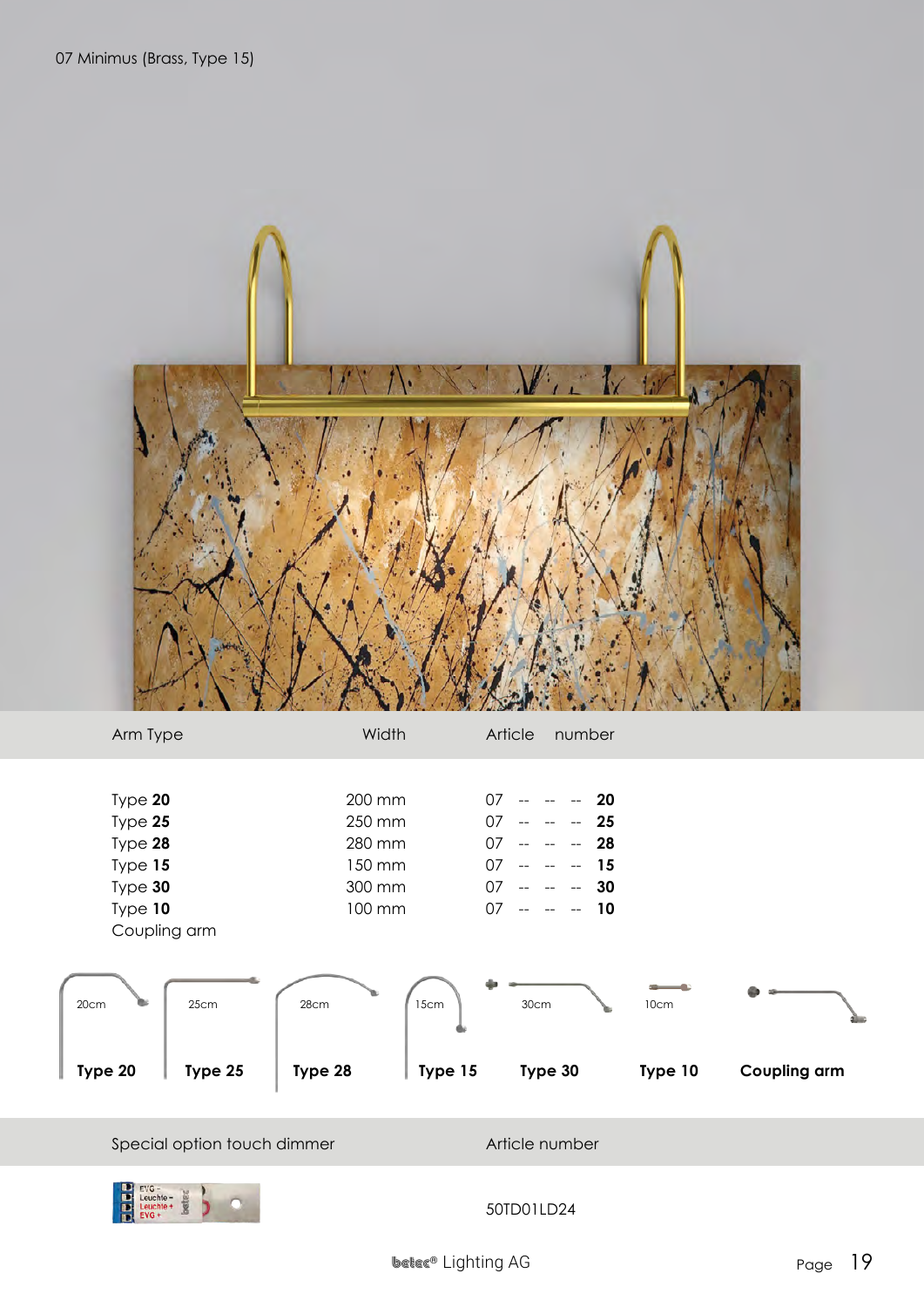

Page 20 **20 beter®** Lighting AG 07 Minimus (Brass, Type 15)